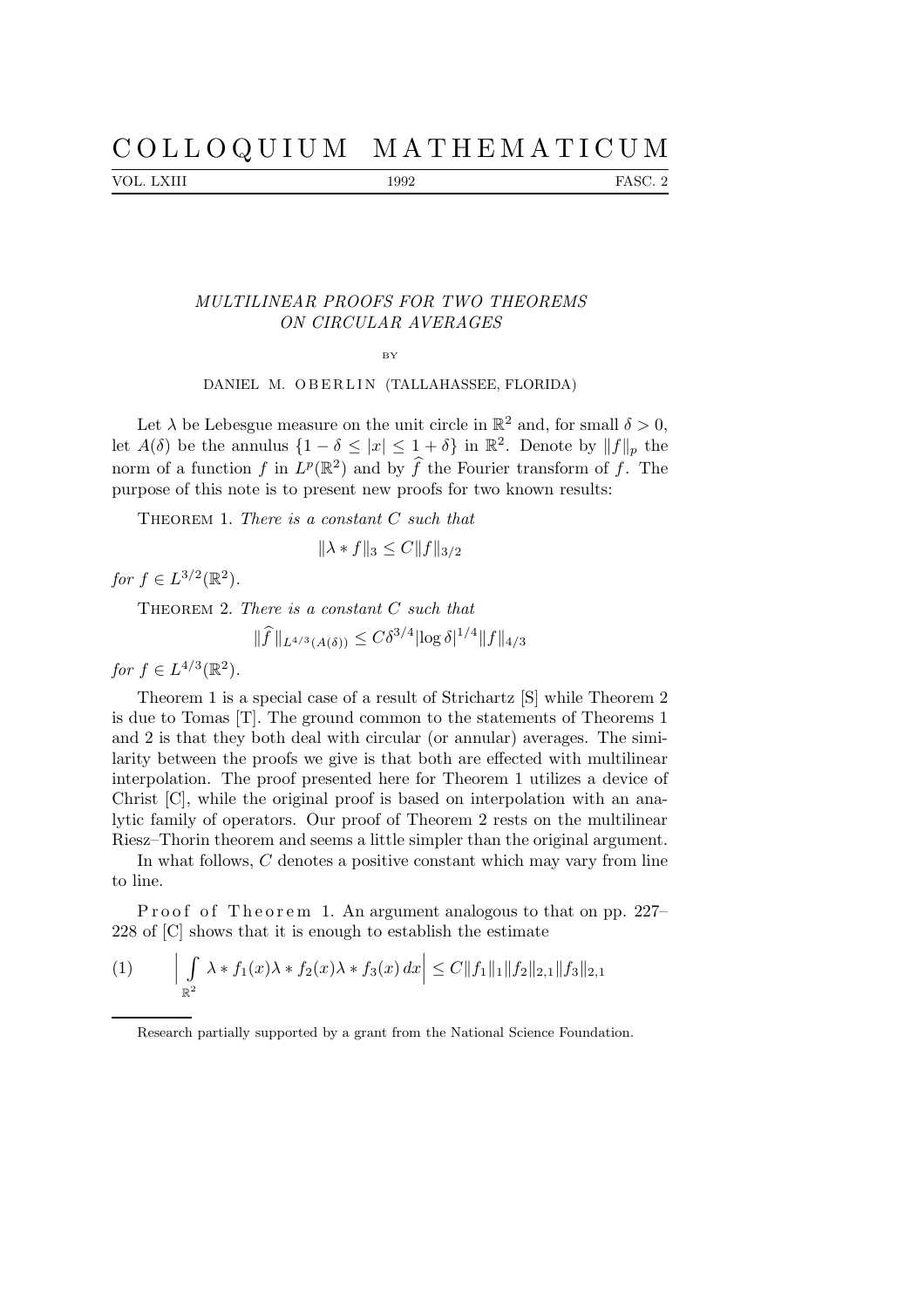for functions  $f_i$  on  $\mathbb{R}^2$ . Here  $\|\cdot\|_{2,1}$  denotes a Lorentz norm. It is really enough to establish (1) when  $f_1$  is replaced by a point mass at an arbitrary point in  $\mathbb{R}^2$  and  $f_2$ ,  $f_3$  are characteristic functions of measurable subsets of  $\mathbb{R}^2$ . Using the notations  $e^{i\theta}$  for  $(\cos \theta, \sin \theta)$  and  $|E|$  for the Lebesgue measure of a measurable  $E \subseteq \mathbb{R}^2$ , we see then that it suffices to show that

$$
\int_{0}^{2\pi} \lambda * \mathbf{1}_{E_1}(e^{i\theta}) \lambda * \mathbf{1}_{E_2}(e^{i\theta}) d\theta \leq C |E_1|^{1/2} |E_2|^{1/2} \quad \text{if } E_1, E_2 \subseteq \mathbb{R}^2,
$$

or that

$$
\left(\int\limits_{0}^{2\pi} [\lambda * \mathbf{1}_E(e^{i\theta})]^2 d\theta\right)^{1/2} \leq C|E|^{1/2} \quad \text{ if } E \subseteq \mathbb{R}^2.
$$

This, in turn, is equivalent to establishing the estimate

(2) 
$$
\left| \int_{0}^{2\pi} \lambda * \mathbf{1}_{E}(e^{i\theta}) g(\theta) d\theta \right| \leq C |E|^{1/2} \|g\|_{L^{2}(d\theta)}
$$

for  $E \subset \mathbb{R}^2$  and functions g on  $[0, 2\pi)$ .

The transformation  $T : (\theta, \phi) \mapsto e^{i\theta} + e^{i\phi}$  is essentially a two-to-one mapping of  $[0, 2\pi) \times [0, 2\pi)$  onto  $\{|x| \leq 2\}$ . Thus the change of variables formula gives

$$
\int_{0}^{2\pi} \lambda * \mathbf{1}_{E}(e^{i\theta})g(\theta) d\theta = \int_{0}^{2\pi} \int_{0}^{2\pi} \mathbf{1}_{E}(e^{i\theta} + e^{i\phi})g(\theta) d\phi d\theta
$$

$$
= \int_{|x| \le 2} \mathbf{1}_{E}(x)[\tilde{g}_{1}(x)\omega_{1}(x) + \tilde{g}_{2}(x)\omega_{2}(x)] dx
$$

where if  $(\theta_1, \phi_1)$  and  $(\theta_2, \phi_2)$  are the inverse images of x under T, chosen so that  $0 \leq \theta_1 < \pi$ , say, then

$$
\widetilde{g}_i(x) = g(\theta_i), \quad \omega_i(x) = |\sin(\theta_i - \phi_i)|^{-1} \quad \text{for } i = 1, 2.
$$

Thus (2) will follow from

(3) 
$$
\|\widetilde{g}_i\omega_i\|_{L^{2,\infty}(\mathbb{R}^2)} \leq C\|g\|_{L^2(d\theta)}.
$$

But, for  $s > 0$ ,

$$
|\{x:\tilde{g}_i(x)\omega_i(x)>s|\leq \iint\limits_{\{|g(\theta)|>s|\sin(\theta-\phi)|\}}|\sin(\theta-\phi)|\,d\phi\,d\theta\leq Cs^{-2}\|g\|_{L^2(d\theta)}^2.
$$

This establishes (3) and completes the proof of Theorem 1.

Proof of Theorem 2. By duality it is enough to show that if  $f$  is supported on  $A(\delta)$ , then

(4) 
$$
\|\widehat{f}\|_4 \leq C\delta^{3/4} |\log \delta|^{1/4} \|f\|_4.
$$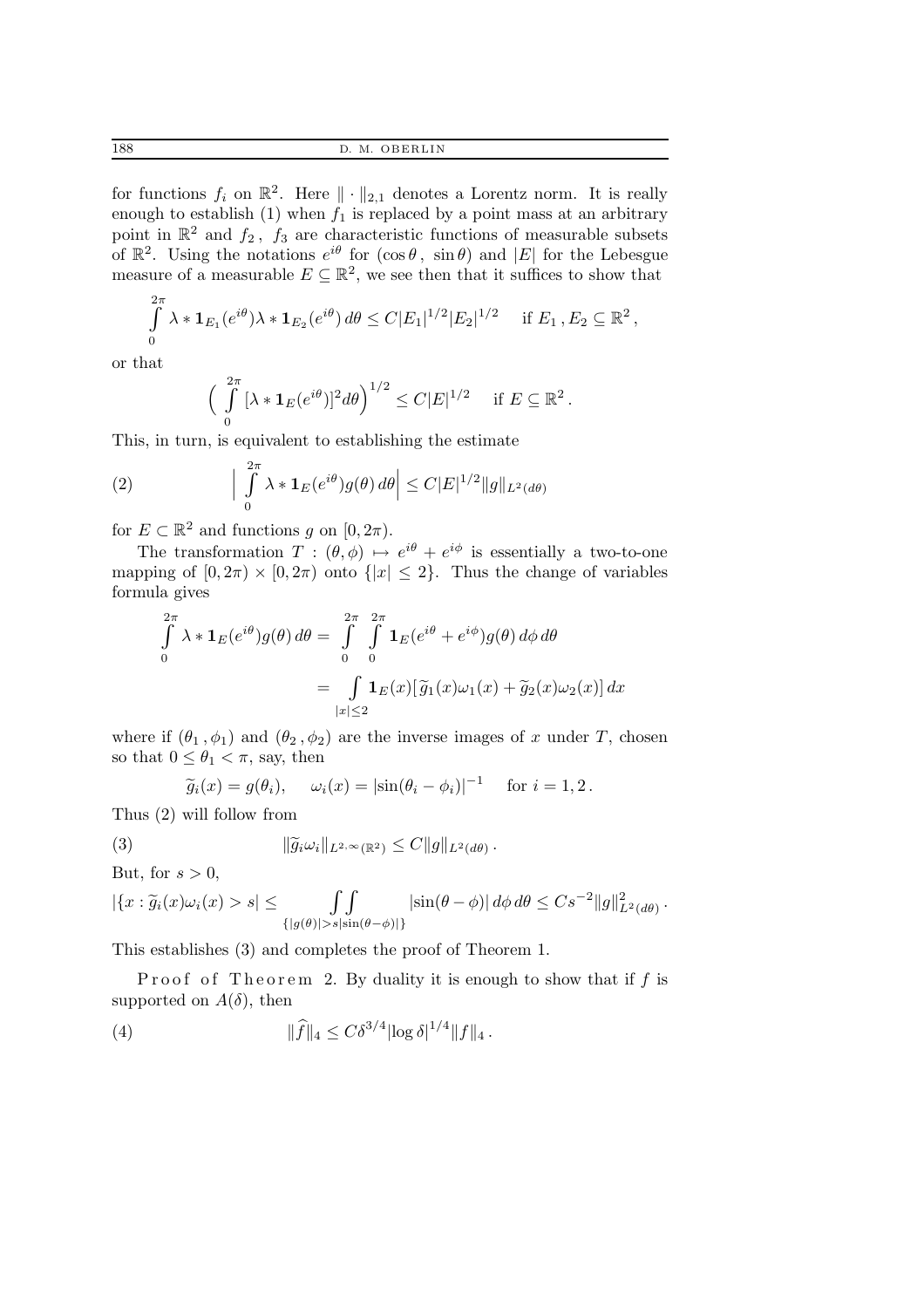And it will actually suffice to establish  $(4)$  under the assumption that f is supported in

$$
\widetilde{A}(\delta) \doteq \{re^{i\theta}: 1-\delta \leq r \leq 1+\delta, \ 0 \leq \theta \leq 1/8\}
$$

and that  $0 < \delta < 1/8$ . Using the Plancherel theorem in the usual way to express  $\|\widehat{f}\|_4$  in terms of f, we see that (4) is a consequence of

(5) 
$$
\left| \int \int \int f_1(x-y)f_2(y)f_3(x-z)f_4(z) dx dy dz \right| \leq C\delta^3 |\log \delta| \prod_{i=1}^4 ||f_i||_4
$$

for functions  $f_i$  supported on  $\widetilde{A}(\delta)$ . But (5) will follow from the multilinear Riesz–Thorin theorem and the four estimates obtaine d by replacing  $\prod_{i=1}^4 ||f_i||_4$  in (5) with  $||f_j||_1 \prod_{i \neq j} ||f_i||_{\infty}$ . The case  $j = 1$  is typical, so we will show that

(6) 
$$
\left| \int \int \int f_1(x-y)f_2(y)f_3(x-z)f_4(z) dx dy dz \right|
$$
  
 $\leq C\delta^3 |\log \delta| ||f_1||_1 \prod_{i=2}^4 ||f_i||_{\infty}.$ 

It is enough to establish (6) when  $f_1$  is replaced by a point mass at some  $x_0 \in \widetilde{A}(\delta)$  and when each  $||f_i||_{\infty} = 1$ . Then the LHS of (6) will be largest when each  $f_i$  is the characteristic function of  $A(\delta)$ . Writing A for  $A(\delta)$ , we see that (6) reduces to

(7) 
$$
\iint \mathbf{1}_A(x-x_0) \mathbf{1}_A(x-z) \mathbf{1}_A(z) dx dz \leq C \delta^3 |\log \delta| \quad \text{if } x_0 \in A.
$$

Assume for a moment that

(8) 
$$
\int \mathbf{1}_A(x-x_0) \mathbf{1}_A(x-z) dx \leq C \min\{\delta, \delta^2/|x_0-z|\} \text{ if } x_0, z \in A.
$$

Then the LHS of (7) is bounded by a multiple of

$$
\delta \int\limits_{|x_0-z|<10\delta} dz + \delta^2 \int\limits_{|x_0-z|\geq 10\delta} \mathbf{1}_A(z) \frac{dz}{|x_0-z|} \leq C\delta^3 |\log \delta|.
$$

Thus Theorem 2 will be proved as soon as (8) is established. But (8) follows from

$$
(9) \quad |x_1 + A(\delta) \cap x_2 + A(\delta)| \leq C \frac{\delta^2}{|x_1 - x_2|} \quad \text{ if, say, } 10\delta \leq |x_1 - x_2| \leq \frac{1}{2}.
$$

Here  $x_1 + A(\delta)$  is the translate of  $A(\delta)$  by  $x_1 \in \mathbb{R}^2$  and  $|\cdot|$  denotes Lebesgue measure on  $\mathbb{R}^2$ . Under the assumptions on  $x_1$  and  $x_2$ ,

$$
x_1 + A(\delta) \cap x_2 + A(\delta)
$$